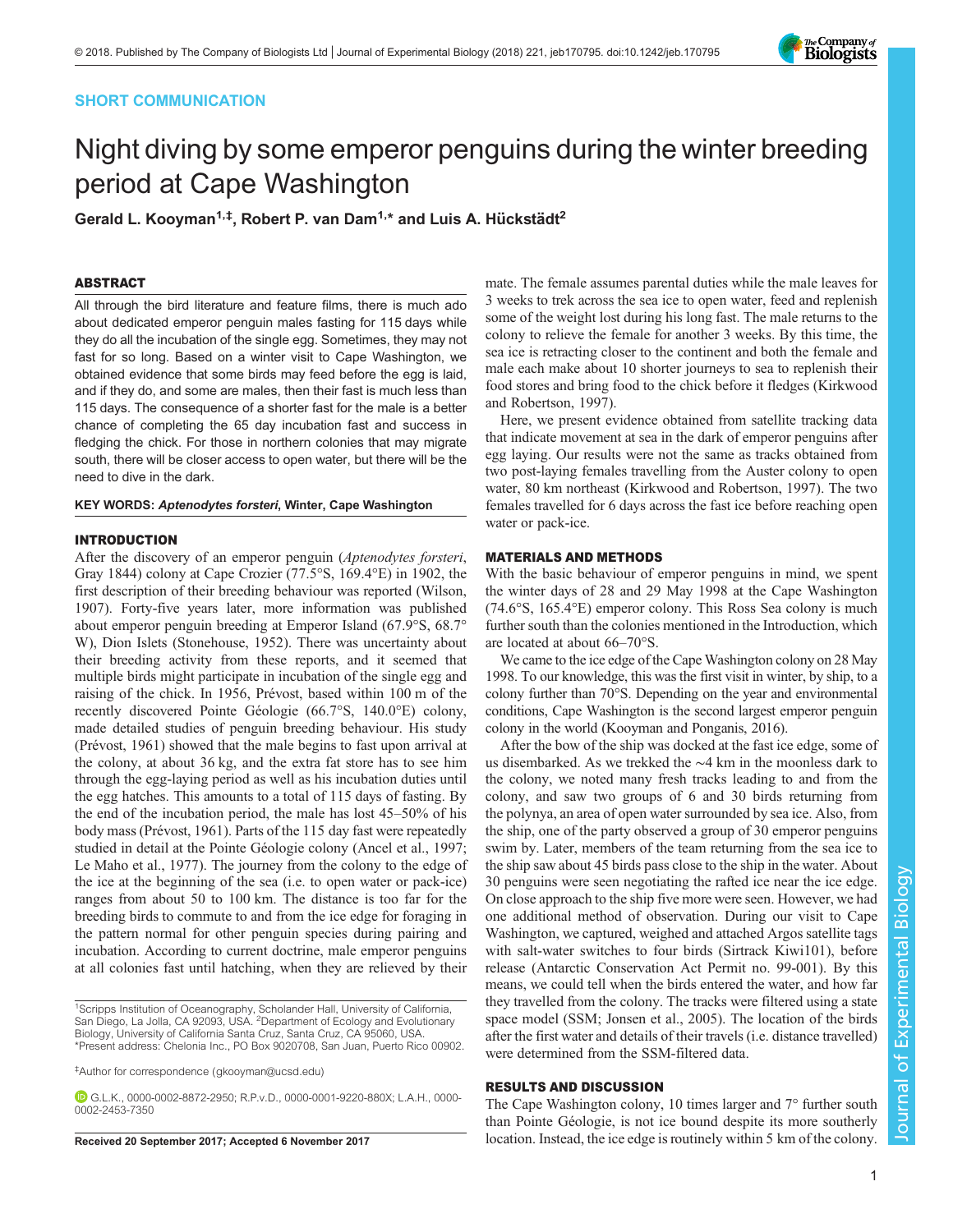| <b>Bird</b><br>ID | Departure<br>date | Total no.<br>of davs | Start<br>mass (kg) | Departure<br>mass (kg) | Last day and<br>month of transmission | Distance from<br>colony (km) |
|-------------------|-------------------|----------------------|--------------------|------------------------|---------------------------------------|------------------------------|
| 6255              | 6 June            |                      | 25.5               | 24.3                   | 31/08                                 | 282                          |
| 6256              | 8 June            |                      | 25.2               | 23.7                   | 11/08                                 | 210                          |
| 6286              | 8 June            |                      | 25.9               | 24.4                   | 25/07                                 | 56                           |
| 6297              | 20 June           | 23                   | 28.6               | 25.4                   | 27/08                                 | 102                          |

Assumptions: mass loss occurred at a rate of 137 g day<sup>-1</sup> for free ranging birds able to huddle during the winter incubation ([Ancel et al., 1997](#page-2-0)). Start body mass was obtained when the birds were weighed during attachment of the satellite-linked time–depth recorders. End body mass was calculated from the mass loss rate and the number of days until departure from the colony. Daylight and civil twilight times were determined from the Astronomical Applications Department, US Naval Observatory. Locations and distances travelled from the colony were calculated from the state/space model [\(Jonsen et al., 2005](#page-2-0)).

Based on our observations from our visit on 28 May 1998 at the Cape Washington colony, many, if not most, of the females had not yet laid eggs. Many of the birds were moving about as pairs, and there was much trumpeting by both males and females. The observations are limited, as they usually are for winter studies of emperor penguins.

The body masses of the four captured birds ranged between 25.2 and 28.6 kg. Table 1 summarizes the movement of the satellite transmitter-tagged birds. They remained in the colony from 9 to 23 days. All departed in June may have been females after laying, or non-breeding males and females. Assuming the birds did not feed after tagging and lost mass at 137 g day<sup>-1</sup> ([Ancel et al., 1997](#page-2-0)), they would have had a body mass ranging from 23.7 to 25.4 kg. Compared with birds nurturing a chick and foraging from Coulman Island (73.3°S, 169.6°E, 190 km north of Cape Washington) in early November, the average mass of five birds was 26.6 kg [\(Kooyman and Kooyman, 1995\)](#page-2-0). The transmissions ceased from late July to late August. During the winter darkness, the birds travelled extensively from the Cape (Fig. 1). Bird 6286 travelled the least and was only 56 km from the colony on its last transmission on 25 July. Bird 6286 spent all of its time diving in darkness. The other three birds, 6255, 6256 and 6287, also departed in the June darkness. Their tracks lasted from 11 to 31 August, by which time there were 4–9 h of daylight, depending on their latitude. Although penguins may have an aversion to diving in the dark, they will do so if necessary ([Ainley and Ballard, 2012\)](#page-2-0). Our observations indicate that they will dive in the dark in numbers during the autumn and winter when high-latitude colonies are near the ice edge. It is assumed that all transmissions ceased because of battery depletion.

The importance of understanding emperor penguin behaviour in colonies located near an ice edge lies in the potential for expanded breeding success in birds with greater foraging opportunity. This possibility is transformative in our knowledge of this species. If the birds can successfully hunt in the dark, it makes sense that they would feed during the prenuptial and pre-laying period. A shortened fast, from 120 to ∼70 days, provides greater assurance that males could successfully endure the entire incubation period without abandoning the egg. Moreover, a female that has recently fed is in better condition for laying, and there is no vigorous effort after laying for the short walk to an ice edge. She also has the challenge of travelling and hunting to forage initially in the dark, moonlight and/ or civil twilight. To her advantage, the open water beyond the edge



Fig. 1. Movement of the four tagged birds from the departure date to the last transmission. Each bird is represented by a different panel, A–D; bird identifier number is in the upper left-hand corner in each case. Locations were calculated from the state/space model ([Jonsen et al., 2005\)](#page-2-0). All birds were tagged at Cape Washington as labelled in A. Date labels in A–D are similar: the date of departure is the earliest date label; the last date label is the date of the last transmission. Compass direction is shown in the upper righthand corner of A, and the scale bar is given in the lower right-hand corner. Hydrographic contours are in the blue section of A–D. There are no depth labels. Location points are indicated by colourfilled circles. Green is 6255, yellow 6256, pink 6286 and red 6287.